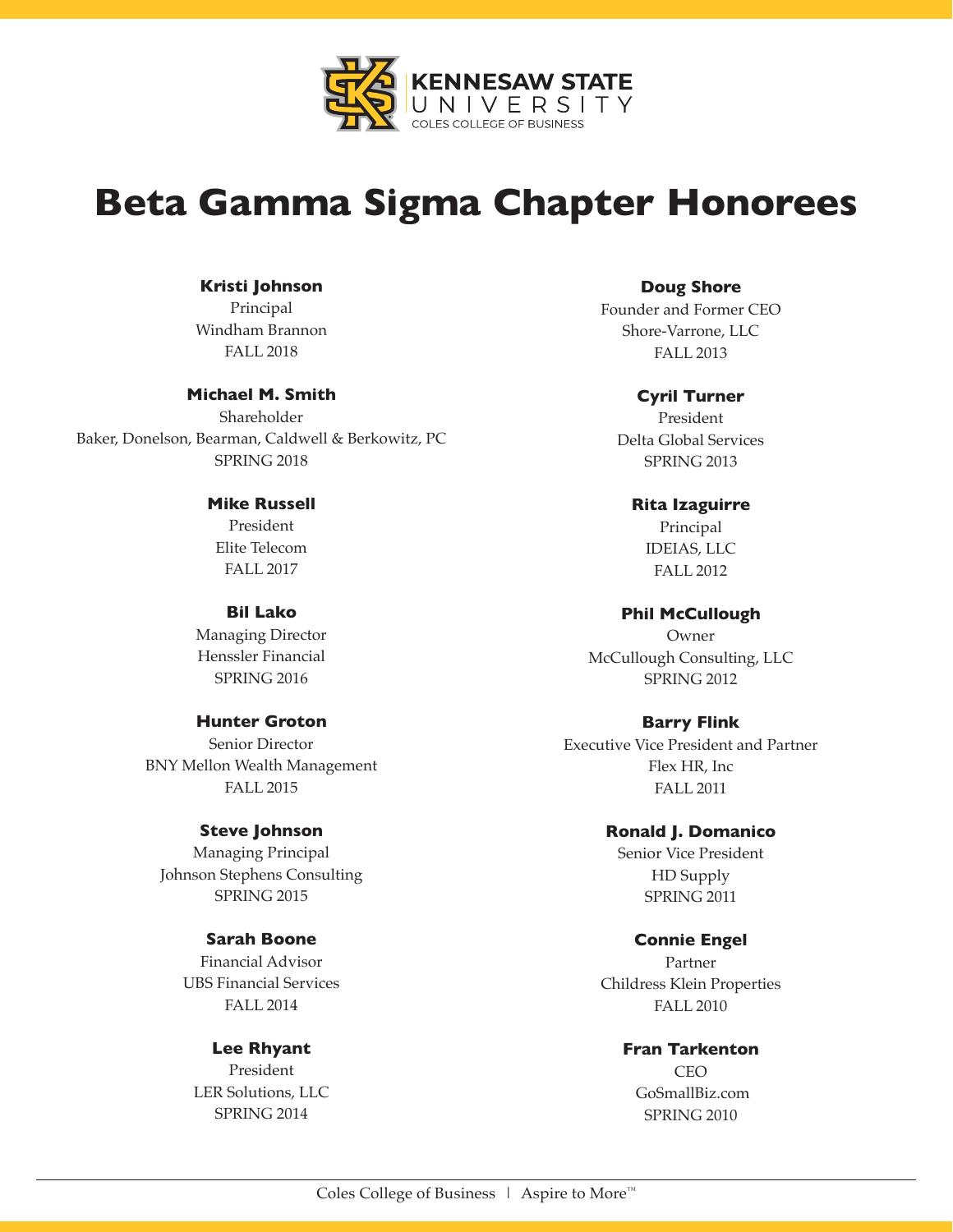

# **Beta Gamma Sigma Chapter Honorees**

# **Dr. Greg Simone**

Chief Execution Officer WellStar Health System FALL 2009

# **Thomas W. Hughes**

CEO& President National Electronic Attachment, Inc. (NEA) SPRING 2009

# **Andre 'Schnabl**

Managing Partner, Atlanta Grant Thornton LLP FALL 2008

> **Gregg Paradies** President The Paradies Shops SPRING 2008

#### **Phil Jacobs**

President AT&T FALL 2007

#### **Dan Sims**

Managing Partner Habif, Arogeti & Wynne, LLP SPRING 2007

# **Kim Kraft**

Executive Vice President and CFO Waffle House FALL 2006

> **Jack Dinos**  Retired Southern Tea Company SPRING 2006

**Harry Maziar**  Retired Acuity Brands

FALL 2005

#### **Tad Hutcheson**

Director of Marketing AirTran SPRING 2005

# **Phil Jacobs**

President of Georgia Operations BellSouth FALL 2004

#### **Mark Braykovich**

Business Editor Atlanta Journal and Constitution SPRING 2004

# **Egbert L. J. Perry**

Founder, Chairman, CEO The Integral Group FALL 2003

> **Jim Powell**  President

United Community Bank SPRING 2003

# **Danny Hood**

President World Travel BTI FALL 2002

**Ed Baker** 

Publisher Atlanta Business Chronicle SPRING 2002